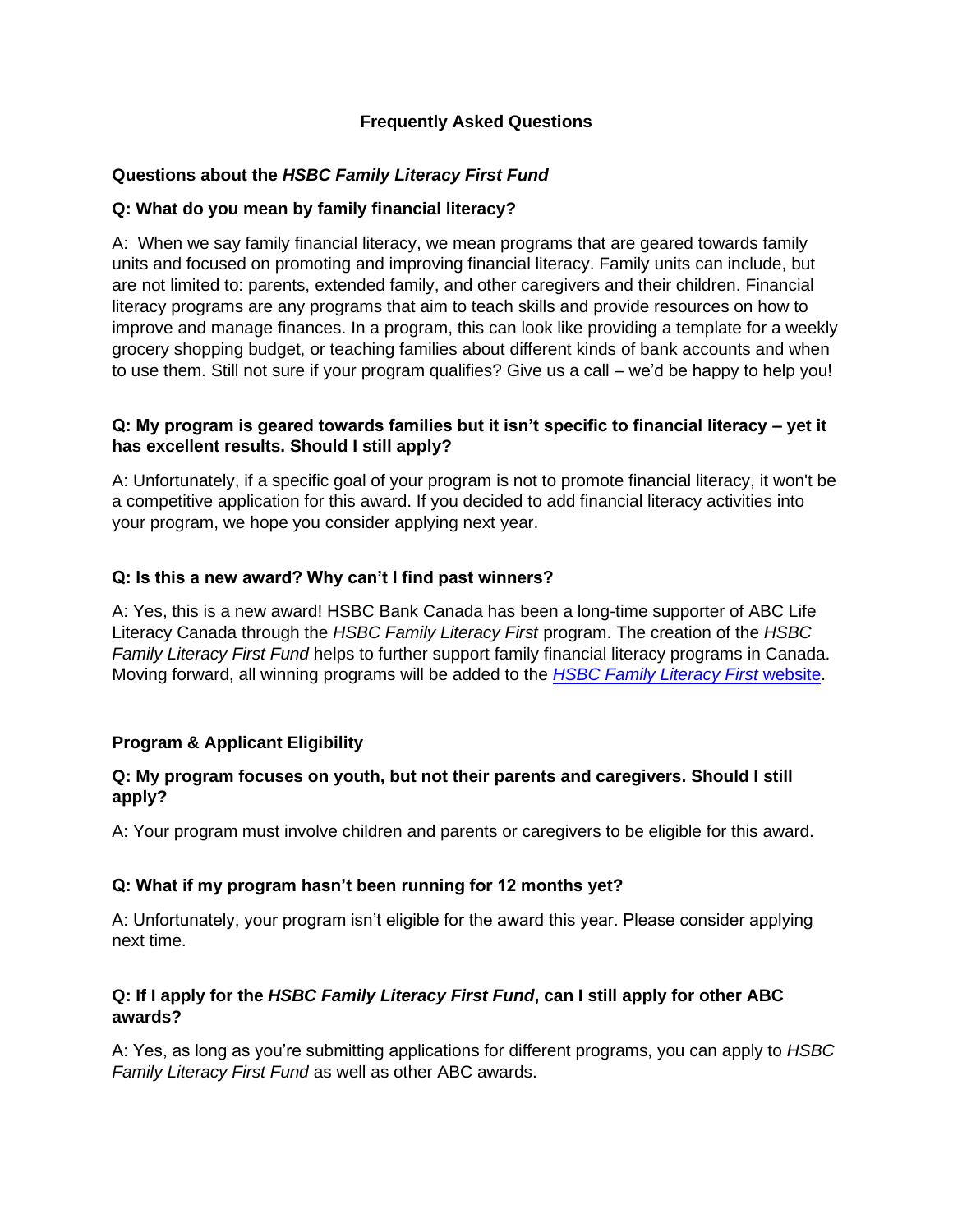## **Q: Can I submit more than one program?**

A: Yes, you can submit more than one program! Simply complete a separate application for each unique program being submitted.

## **Q: Can I submit an application on behalf of my whole organization, rather than one particular program?**

A: Your submission must be for one program. This award recognizes a single program, not all of the great work your organization is doing. If you have a few really amazing programs, you may submit multiple applications or contact us to chat about which program would be the best fit.

## **Evaluation & Assessment Questions**

#### **Q: How do you determine who wins? How do you evaluate the applications?**

A: We look at many factors, but the most important one is how your program supports and encourages financial literacy amongst the participating families. If you're not sure whether your program is competitive or qualifies, give us a call. We're happy to advise you before you start the application process, but first, have a look at our evaluation criteria below:

- Strong evidence of financial literacy programming and how it supports families in the community (Weight: 40%)
- The program shows demonstrated results in helping families lead a fully engaged life (Weight: 20%)
- The program is innovative to the family financial literacy field (Weight: 20%)
- The program activities appear well planned and organized (Weight: 10%)
- The program fills a need in the community that impacts family learning (Weight: 10%)

#### **Information for Program Winners**

#### **Q: If my program is selected as a winner, are there restrictions as to how I use the award?**

A: The awarded funds must be invested into your family financial literacy program. Examples of eligible funding allocations may include, but are not limited to; the purchase of materials, supplies or technologies for the program; investing into expanding the program's reach or impact; the development of additional resources; and/or the piloting of new initiatives in the program.

#### **Q: If my program is selected as a winner, what other commitments can I expect?**

A: If your program is an award winner, you will need to provide a brief written report to ABC Life Literacy Canada within six months of receiving the funds to identify how the award has made a difference to your program and to the families involved.